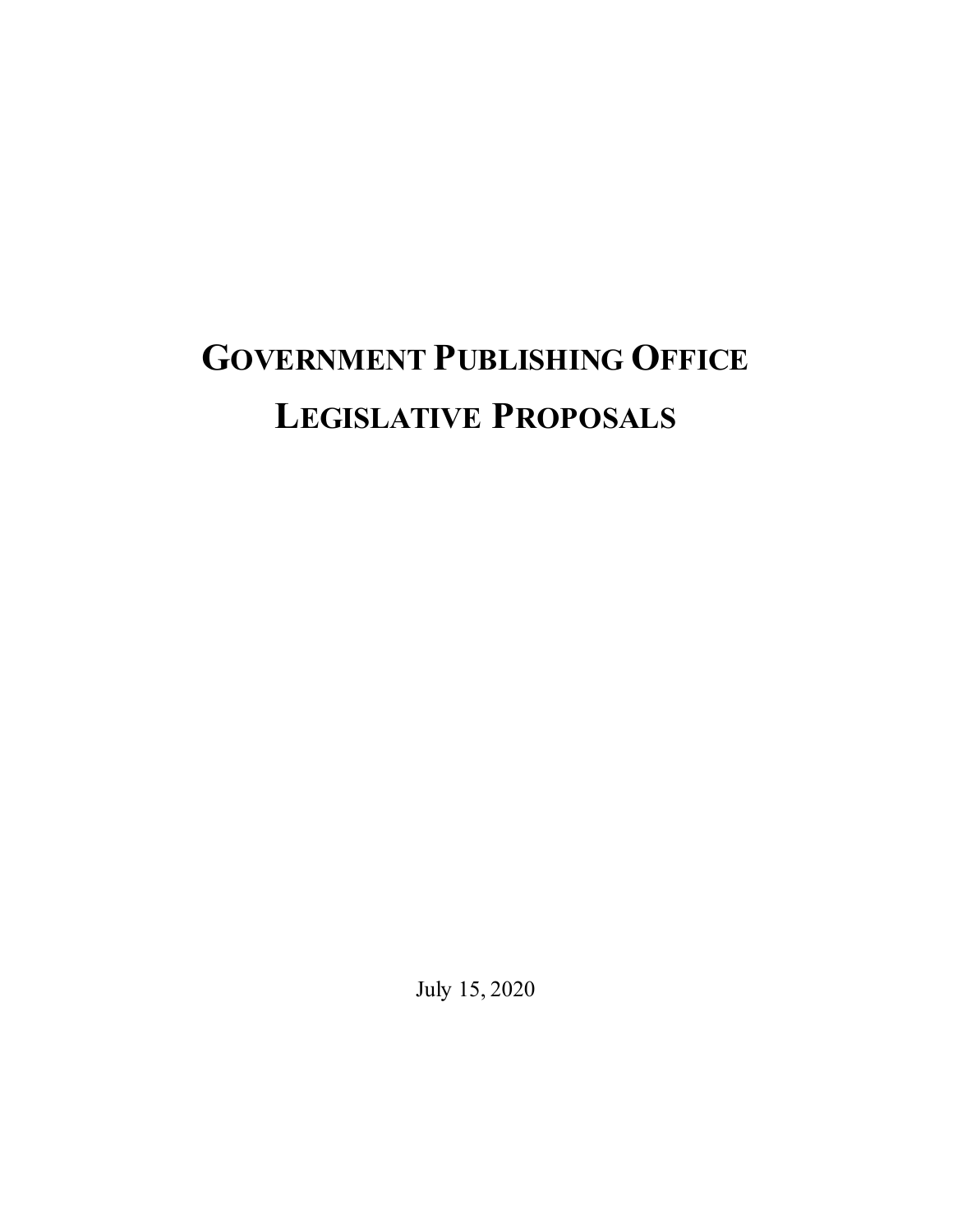# Sections Affected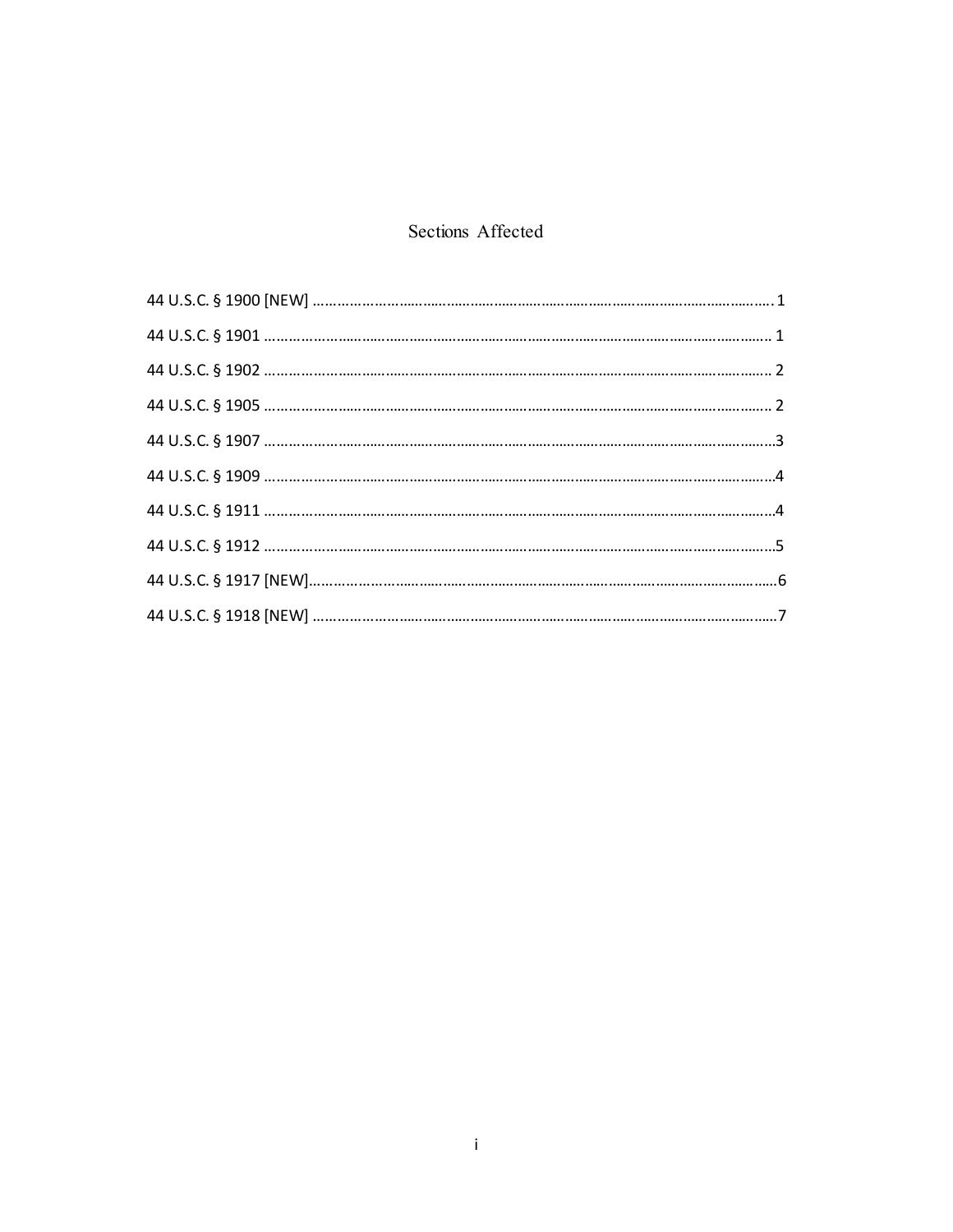#### **44 U.S.C. § 1900 [NEW]**

#### **Proposed Language**

Sec. IN GENERAL.—Chapter 19 of title 44, United States Code, is amended – (a) by inserting before section 1901 of such Chapter the following:

#### **"1900. Purpose and establishment of the Public Information Programs of the Superintendent of Documents**

(a) PURPOSES.—The purposes of this chapter are:

- (1) To ensure the public's right to free, equitable, and convenient access to its Government's information
- (2) To establish the Public Information Programs of the Superintendent of Documents in the Government Publishing Office, that together, function to identify, acquire, catalog, preserve, authenticate, disseminate, reformat, and provide no-fee permanent public access to the corpus of Federal public information for future generations, including:
	- (A) Federal Depository Library Program;
	- (B) Cataloging and Access Services Program;
	- (C) Online System of Access;
	- (D) National Collection of U.S. Government Public Information; and
	- (E) Preservation Program

(b) As the Superintendent of Documents determines appropriate, the Programs may engage in activities that enhance awareness and access to United States Government public information or provide services that support libraries in their efforts to serve their communities."

## **44 U.S.C. § 1901 Proposed Language**

Sec. (a) Section 1901 of title 44, United States Code, is amended to read as follows:

#### "**1901. Definitions.**

"As used in this chapter—

"(1) the term *'*fugitive public information' means public information which is not cataloged or otherwise identifiable or retrievable by an end user of the catalog in section 1917.

"(2) the term 'government publication' means informational matter which is published as an individual document at Government expense, or as required by law;

"(3) the term 'information' means any communication or representation of knowledge such as facts, data, or opinions in any medium or form, including textual, numerical, graphic, cartographic, narrative, electronic, or audiovisual forms;

"(4) the term 'information lifecycle management' means the planning, budgeting, administering, processing and controlling information throughout the stages through which tangible or digital information assets pass including: creation, identification and acquisition; organization, bibliographic control and metadata; preservation, digitization and reformatting;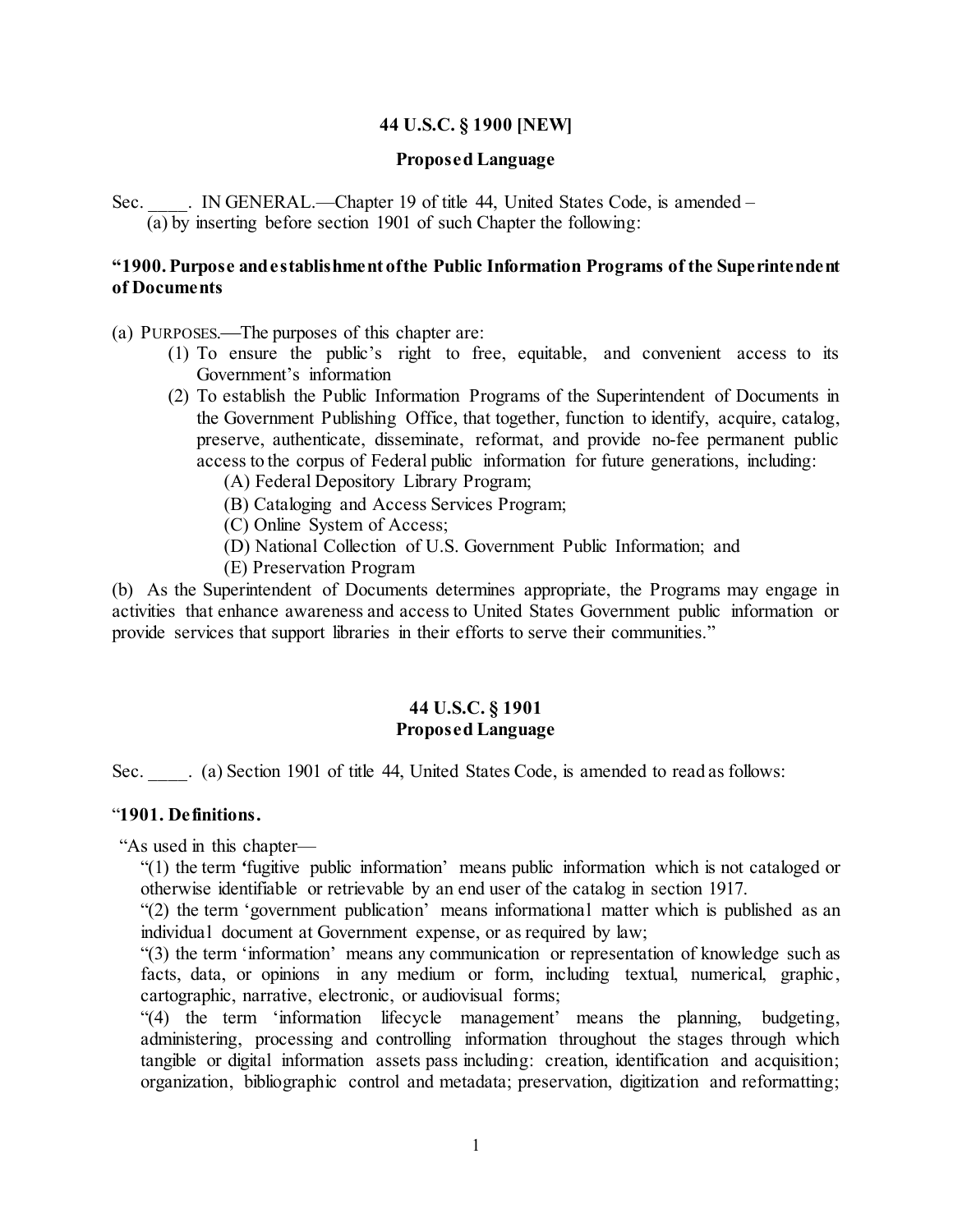authentication, access, and dissemination; promoting; storage of tangible information assets; and trusted digital repository management;

"(5) the term 'permanent public access', means making public information resources discoverable and available to, and accessible by, the public on an indefinite, continuing basis, without charge;

"(6) the term 'preservation' means strategic initiatives, programs, and processes designed to maintain useful access to information assets, serving the information needs of both present and future generations; and

"(7) the term 'public information' means Federal Government publications or information resources regardless of physical form or medium, compiled by Government employees, or at Government expense, or as required by law, and disseminated to the public by an agency or a contractor thereof or of educational value.

# **44 U.S.C. § 1902 Proposed Language**

Sec. Section 1902 of title 44, United States Code, is amended to read:

# "**1902. Availability of Government publications through Superintendent of Documents; notification of publications not ordered from Government Publishing Office.**

"(a) The Superintendent of Documents shall make Government public information available to depository libraries through the Superintendent of Documents Public Information Programs.

"(b) Each component of the Government shall—

 (1) furnish to the Superintendent of Documents tangible Government public information content it has issued; and

 (2) notify the Superintendent of Documents of digital Government public information content it has issued; and

 (3) notify the Superintendent of Documents of any tangible public information it has issued that was obtained from sources other than the Government Publishing Office, unless other arrangements have been made with the Superintendent of Documents to ensure the public information is accessible to depository libraries.

(c) The requirements of subsection (b) do not apply to Government public information that is confidential in character or classified for reasons of national security.".

#### **44 U.S.C. § 1905 Proposed Language**

Sec. Section 1905 of title 44, United States Code, is amended to read as follows:

# **§ 1905. Distribution to depositories; designation of additional libraries; justification; authorization for certain designations**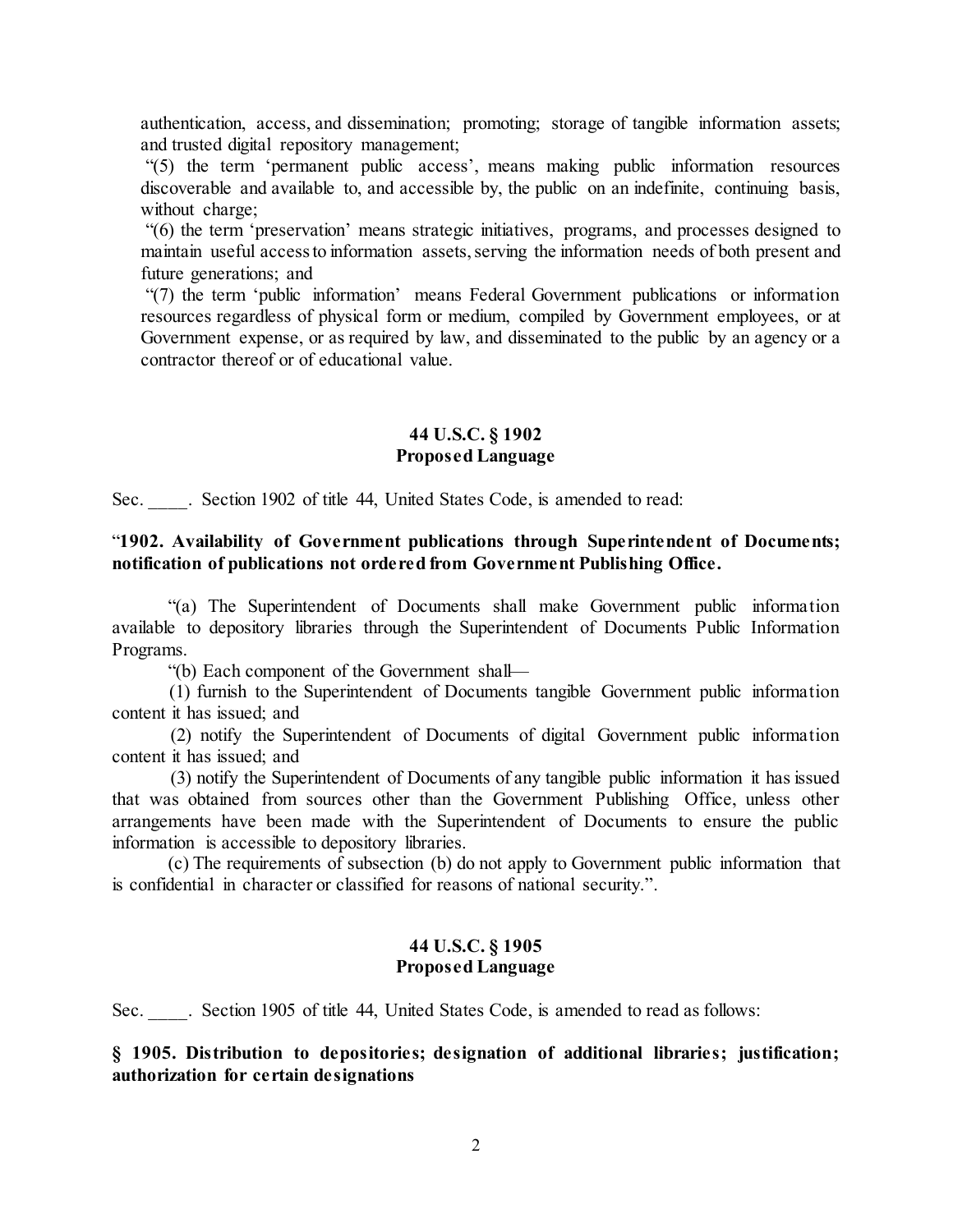"(a) Government public information available from the Superintendent of Documents, and when requested from the Superintendent of Documents, shall be distributed or made accessible to depository libraries specifically designated by law and to libraries designated pursuant to this section.

(b) Additional libraries within areas served by Members of the House, Delegates, or the Resident Commissioner from the Commonwealth of Puerto Rico may be designated by them to receive Government public information to the extent that the total number of libraries designated by them does not exceed two within each area.

(c) Not more than two additional libraries within a State may be designated by each Senator from the State.

(d) The Mayor of the District of Columbia may designate two depository libraries in the District of Columbia.

(e) The Governor of the Commonwealth of Puerto Rico, the Governor of Guam, the Governor of American Samoa and the Governor of the Commonwealth of the Northern Mariana Islands may each designate one depository library in the Commonwealth of Puerto Rico, Guam, American Samoa and the Commonwealth of the Northern Mariana Islands respectively. The Governor of the Virgin Islands may designate one depository library on the island of Saint Thomas and one on the island of Saint Croix.

(f) Before a library is designated as a depository for Government public information, the Superintendent of Documents shall assess the potential depository library to determine its sustainability for housing a depository collection and for providing access services. The head of that library shall furnish justification of the necessity for the additional designation to the library's Senator, Member of the House, Delegate, the Resident Commissioner from the Commonwealth of Puerto Rico, Mayor of the District of Columbia or Governor, as the case may be. The justification shall also include the assessment of the Superintendent of Documents. The justification for depository library designations shall be transmitted to the Superintendent of Documents by the Senator, Member of the House, Delegate, the Resident Commissioner from the Commonwealth of Puerto Rico, the Mayor of the District of Columbia or Governor, as the case may be."

# **44 U.S.C. § 1907 Proposed Language**

Sec. Section 1907 of title 44, United States Code, is amended to read as follows:

# **44 U.S.C. § 1907. Libraries of executive departments, service academies, and independent agencies constituted depositories; certifications of need; disposal of unwanted publications**

The libraries of the executive departments, of the United States Military Academy, of the United States Naval Academy, of the United States Air Force Academy, of the United States Coast Guard Academy, and of the United States Merchant Marine Academy are designated depositories of Government public information. A depository library within each independent agency may be designated upon certification of need by the head of the independent agency to the Superintendent of Documents. Additional depository libraries within executive departments and independent agencies may be designated to receive Government publications to the extent that the number so designated does not exceed the number of major bureaus or divisions of the departments and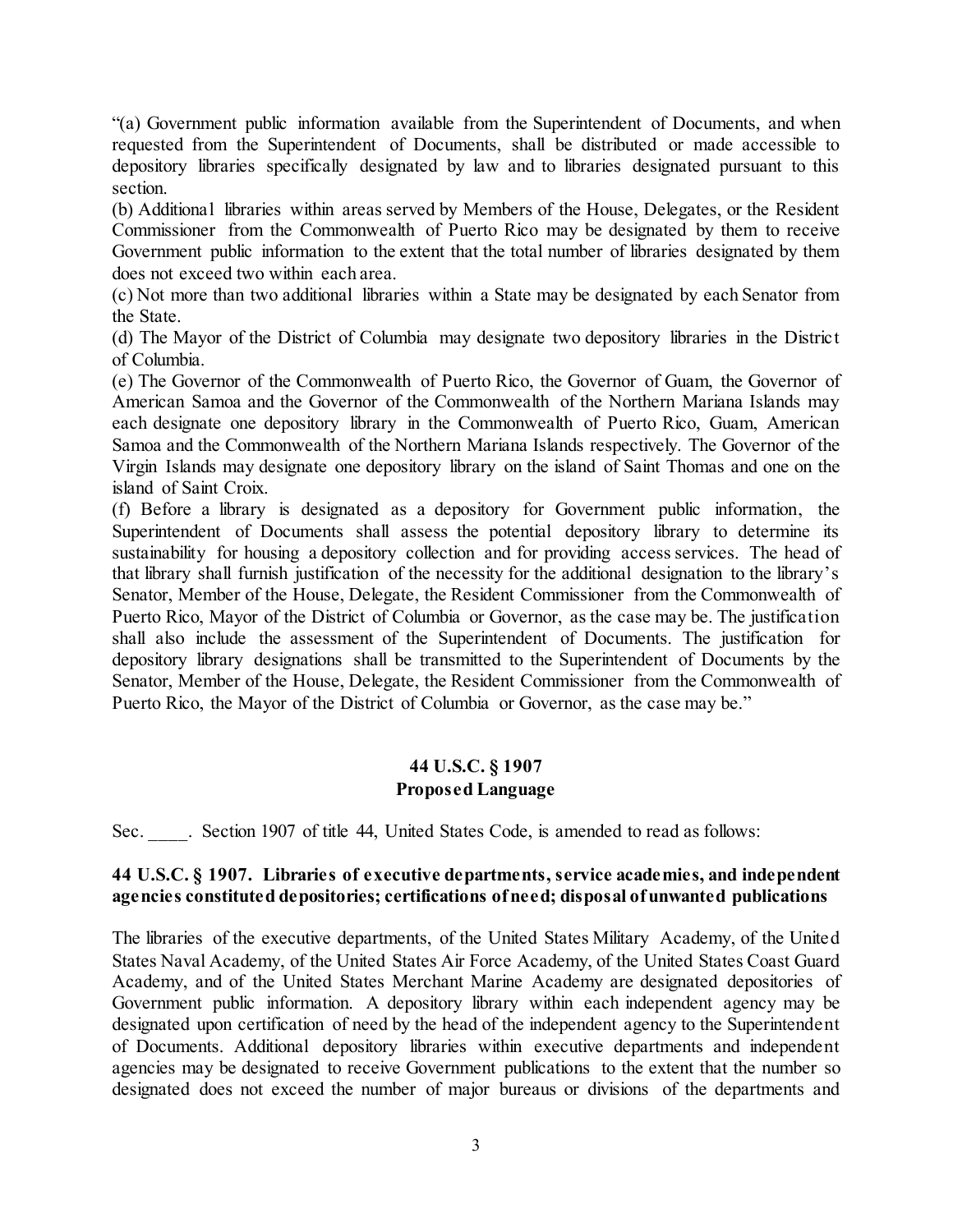independent agencies. These designations may be made only after certification by the head of each executive department or independent agency to the Superintendent of Documents as to the justifiable need for additional depository libraries. Depository libraries within executive departments and independent agencies may dispose of unwanted Government publications after first offering them to the Superintendent of Documents.

# **44 U.S.C. § 1909 Proposed Language**

Sec. Section 1909 of title 44, United States Code, is amended to read as follows:

#### **§ 1909. Requirements of depository libraries; reports on conditions; consultations and training; termination; replacement**

(a) Only a library able to provide access to, custody of*,* and services for deposited tangible materials or access to and services for online digital content and located in an area where it can best serve the public need may be designated as a Federal depository library. Prior to the designation the Superintendent of Documents shall visit potential depository libraries to assess their sustainability for housing depository collections and for providing access services. Designations of a depository of Government publications shall be made pursuant to section 1905 of this chapter. The designated depository libraries shall report to the Superintendent of Documents at least every two years concerning their condition.

(b) The Superintendent of Documents shall make regular visits to consult on conditions and provide training as needed and include the results of consultations in the Superintendent of Documents' annual report. When the Superintendent of Documents ascertains that the designated depository has ceased to be maintained so as to be accessible to the public, or that the Government publications which have been furnished the library have not been properly maintained, the Superintendent of Documents shall delete the library from the list of depository libraries if the library fails to correct the unsatisfactory conditions within an agreed upon time frame. A library may be designated, pursuant to section 1905 of this chapter, to replace a library deleted by the Superintendent of Documents, provided that the designation may not be in excess of the number of depository libraries authorized by law.

#### **44 U.S.C. § 1911 Proposed Language**

Sec. Section 1911 of title 44, United States Code, is amended as follows:

# **"1911. Free use of Government public information in depositories; disposal of unwanted public information."**

Depository libraries shall make Government public information available for the free use of the general public, and may dispose of this Government property after retention for five years under section 1912 of this title, if the depository library is served by a regional depository library.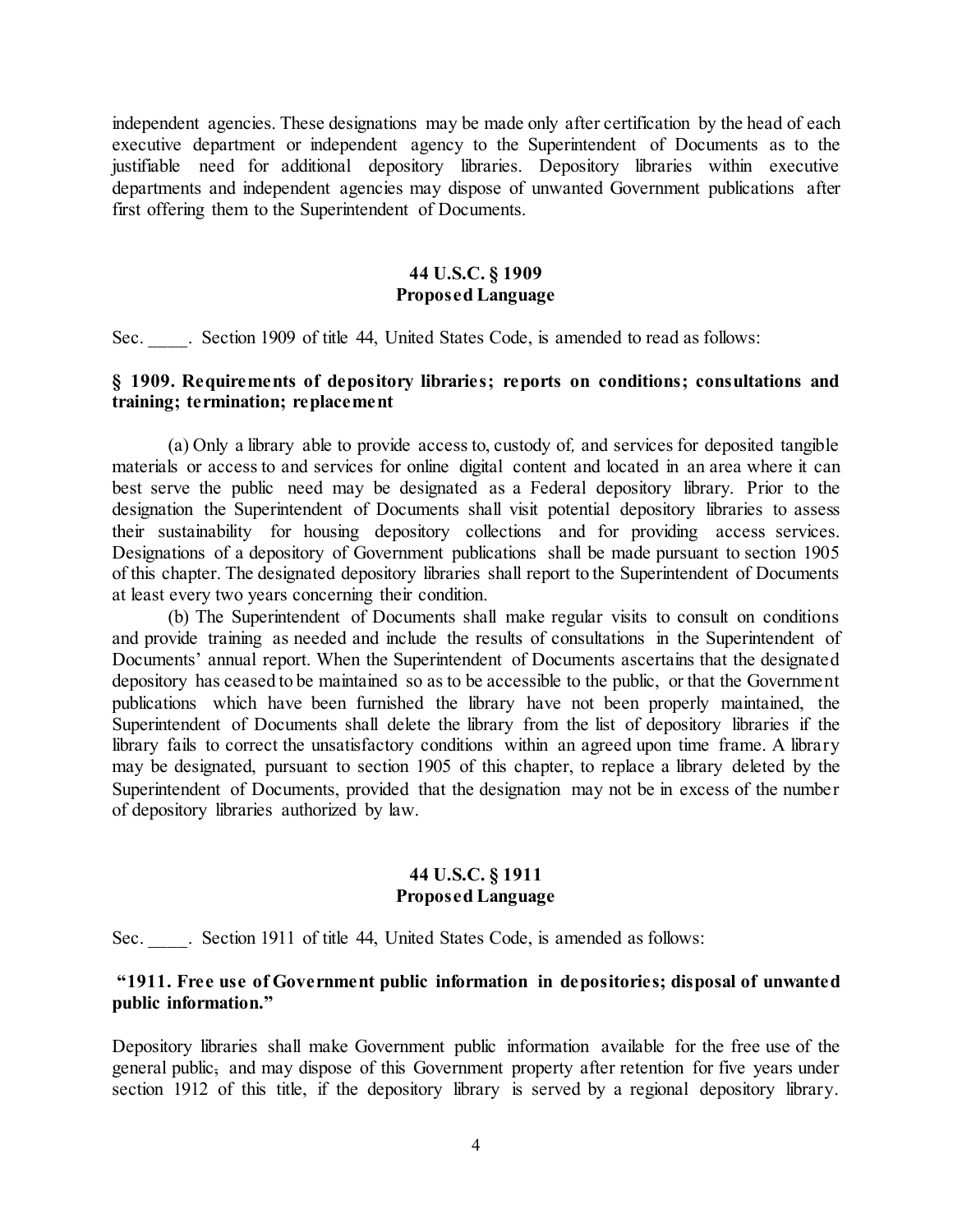Depository libraries not served by a regional depository library, or that are regional depository libraries themselves, may dispose of unwanted public information in accordance with Superintendent of Documents policy and guidance. Superseded publications or those issued later in bound form which may be discarded as authorized by the Superintendent of Documents.

# **44 U.S.C. § 1912 Proposed Language**

Sec. Section 1912 of title 44, United States Code, is amended to read as follows:

## **"1912. Regional depositories; designation; functions; shared responsibilities, disposal of publications**

(a) Not more than two depository libraries in each State and the Commonwealth of Puerto Rico may be designated as regional depositories and shall receive from the Superintendent of Documents copies of or access to all new and revised Government publications authorized for dissemination to depository libraries. Designation of regional depository libraries may be made by a Senator or the Resident Commissioner from Puerto Rico within the areas served by them. Prior to the designation the Superintendent of Documents shall consult with the head of the potential regional depository library and ascertain that the library will fulfill the requirements for depository libraries. The agreement to function as a regional depository library shall be transmitted to the Superintendent of Documents by the Senator or the Resident Commissioner from Puerto Rico when the designation is made.

(b) Regional depository libraries must retain at least one copy of all Government publications received (except those authorized to be discarded by the Superintendent of Documents), or make accessible digital versions (in accordance with Superintendent of Documents policy); and within the area served will provide leadership and coordination for the provision of program-related activities for depository libraries.

(c) Regional depository libraries from different states may share responsibilities by entering into agreements in accordance with Superintendent of Documents guidance and upon approval of a Senator from each of the states.

(d) Publications distributed by the Superintendent of Documents to depository libraries are holdings of the National Collection of U.S. Government Public Information and remain the property of the United States Government. Libraries designated as regional depositories will coordinate with the Superintendent of Documents on the disposition of Government Publications from depository libraries, within the areas served by them, which the depository library has retained for five years. After first offering the publications to the regional depository and to other depository libraries within their area, the Superintendent of Documents will ensure depository libraries nationwide have an opportunity to obtain them, and then will authorize the withdrawal of the materials from the depository library program."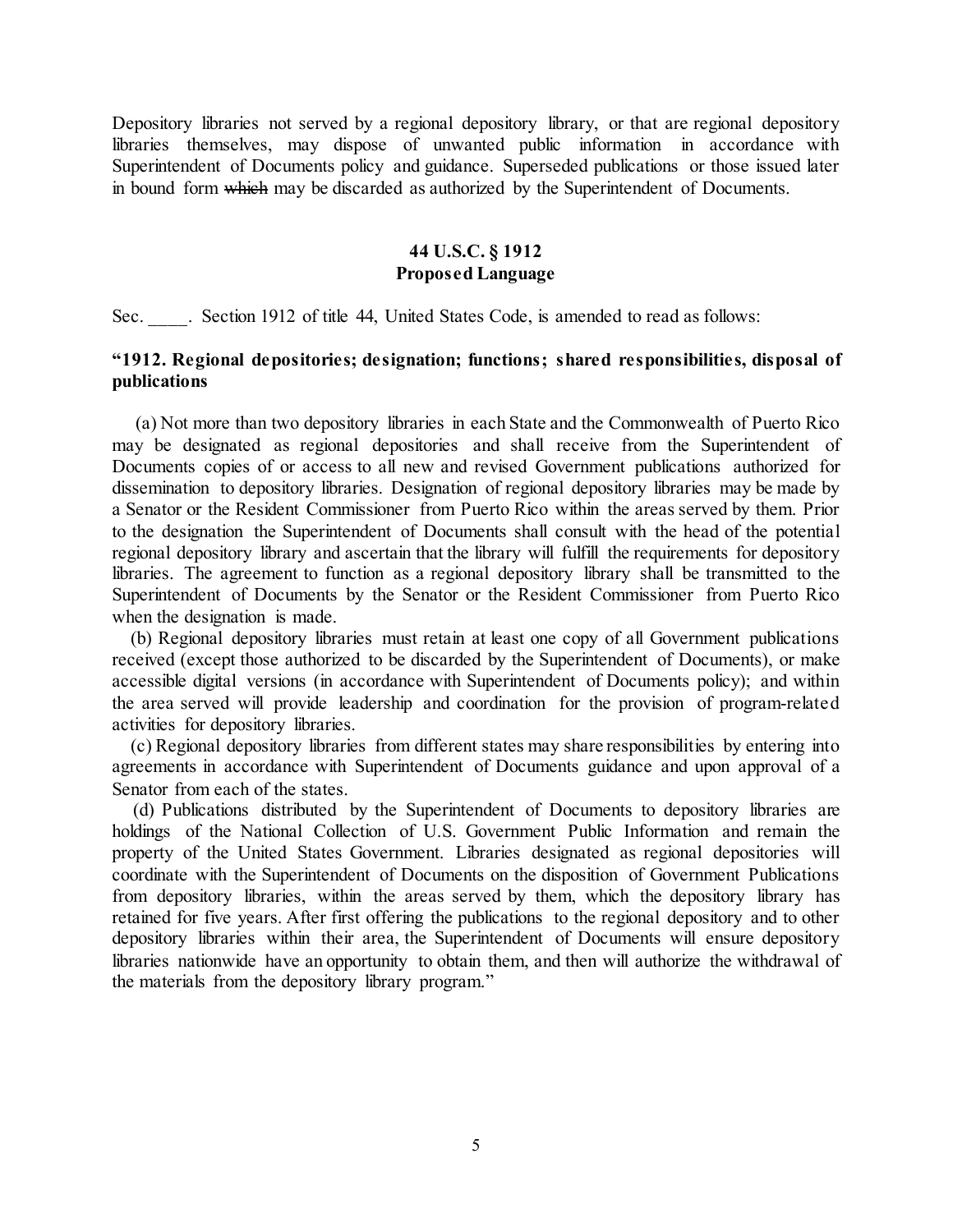# **44 U.S.C. § 1917 [NEW] Proposed Language**

Sec. Chapter 17 of title 44, United States Code, is amended  $-(1)$  by repealing sections 1710 and 1711.

Sec.  $\ldots$  Chapter 19 of title 44, United States Code, is amended – (1) by adding at the end thereof the following new section:

# **"1917. Cataloging and Access Services**

(a) CATALOGING DESCRIBED.― The Superintendent of Documents shall provide descriptive cataloging records for the corpus of government public information. The cataloging records shall be created using library or information industry standards and best practices and shall include metadata elements in accordance with Superintendent of Documents policy.

(b) ACCESS SERVICES.― As defined in this chapter "access services" means those functions or services which enable or enhance discovery, awareness, and use of public information in the National Collection of U.S. Government Public Information, and Federal documents collections held by Federal depository libraries.

- (1) The Superintendent of Documents shall maintain an online comprehensive catalog of historical and current, tangible and digital government public information cataloged under (a) above, and the catalog shall show where the public information is obtainable. The catalog shall be machine or device-independent and available for free use by the public.
- (2) The Superintendent of Documents shall carry out a program to bring fugitive public information under bibliographic control and to make records associated with such information available through the catalog in (b)(1) above.
- (3) The Superintendent of Documents may make the records of the catalog in (b)(1) above available to Federal depository libraries, bibliographic utilities that support widely available record sharing, or other entities that make available government public information.
- (4) The Superintendent of Documents may accept records for inclusion in the catalog in (b)(1) above from libraries and agencies of the Federal government, Federal depository libraries, bibliographic utilities that support widely available record sharing, or other entities that make available government public information.
- (5) The Superintendent of Documents may acquire digital Federal government public information for inclusion in the Federal Depository Library Program, Cataloging and Access Services Program, and GPO's System of Online Access through automated and manual harvesting of official Federal public websites. Harvested content will be cataloged and accessible through the catalog in (b)(1) above.
- (6) The Superintendent of Documents may engage in activities that enhance access to and awareness of government public information or provide services that support libraries in their efforts to serve their communities' government information needs."